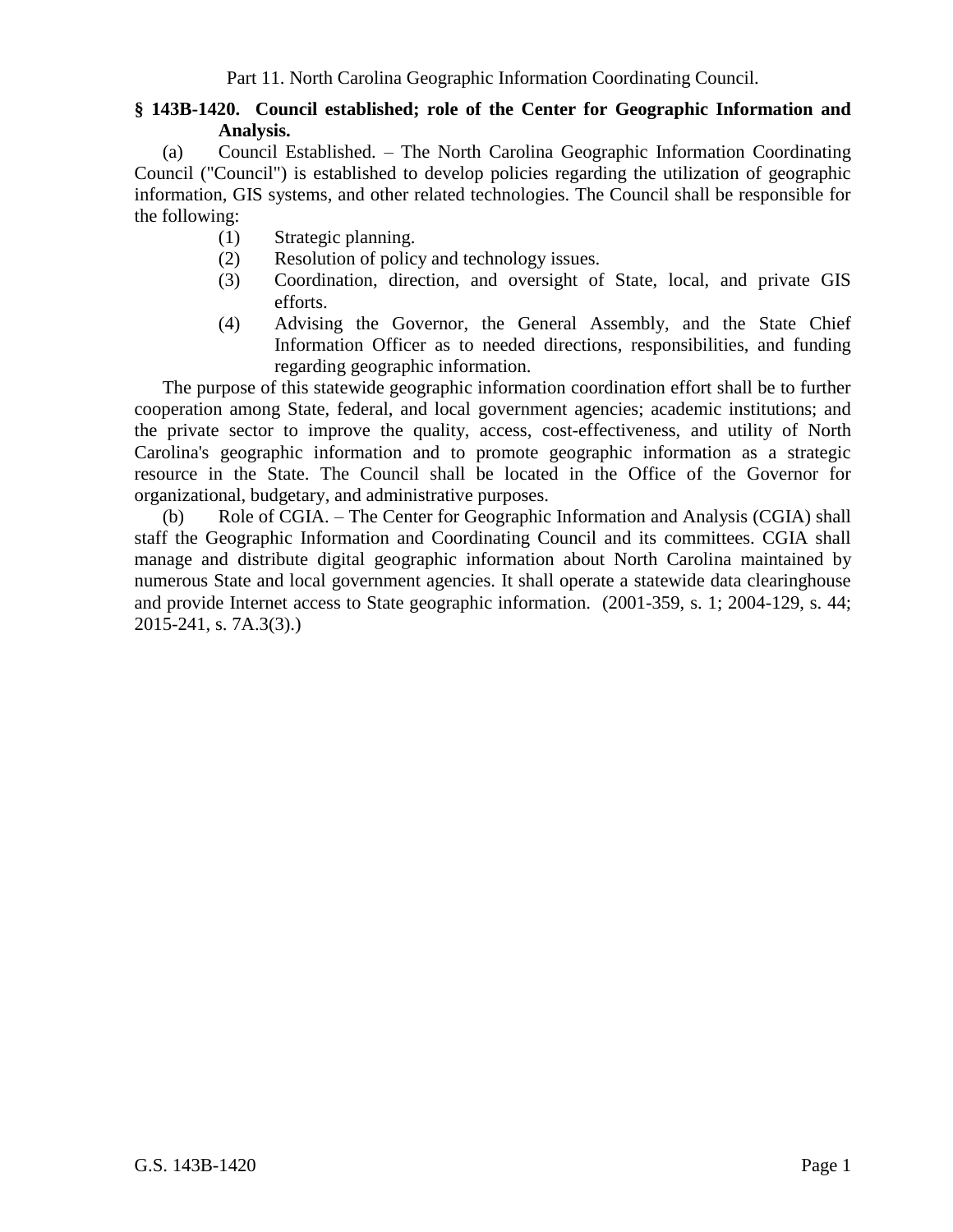## **§ 143B-1421. Council membership; organization.**

(a) Members. – The Council shall consist of up to 35 members, or their designees, as set forth in this section. An appointing authority may reappoint a Council member for successive terms.

(b) Governor's Appointments. – The Governor shall appoint the following members:

- (1) The head of an at-large State agency not represented in subsection (d) of this section.
- (2) An employee of a county government, nominated by the North Carolina Association of County Commissioners.
- (3) An employee of a municipal government, nominated by the North Carolina League of Municipalities.
- (4) An employee of the federal government who is stationed in North Carolina.
- (5) A representative from the Lead Regional Organizations.
- (6) A member of the general public.
- (7) Other individuals whom the Governor deems appropriate to enhance the efforts of geographic information coordination.

Members appointed by the Governor shall serve three-year terms. The Governor shall appoint an individual from the membership of the Council to serve as Chair of the Council. The member appointed shall serve as Chair for a term of one year.

(c) General Assembly Appointments. – The President Pro Tempore of the Senate and the Speaker of the House of Representatives shall each appoint three members to the Council. These members shall serve three-year terms.

(d) Other Members. – Other Council members shall include:

- (1) The Secretary of State.
- (2) The Commissioner of Agriculture.
- (3) The Superintendent of Public Instruction.
- (4) The Secretary of Environmental Quality.
- (5) The Secretary of the Department of Transportation.
- (6) The Secretary of the Department of Administration.
- (7) The Secretary of the Department of Commerce.
- (8) The Secretary of the Department of Public Safety.
- (9) The Secretary of the Department of Health and Human Services.
- (10) The Secretary of the Department of Revenue.
- (11) The President of the North Carolina Community Colleges System.
- (12) The President of The University of North Carolina System.
- (13) The Chair of the Public Utilities Commission.
- (14) The State Budget Officer.
- (15) The Executive Director of the North Carolina League of Municipalities.
- (16) The Executive Director of the North Carolina Association of County Commissioners.
- (17) One representative from the State Government GIS User Committee.
- (18) One representative elected annually from the Local Government Committee established pursuant to subdivision (h)(2) of this section.
- (19) The State Chief Information Officer who shall serve as a nonvoting member.

Council members serving ex officio pursuant to this subsection shall serve terms coinciding with their respective offices. Members serving by virtue of their appointment by a standing committee of the Council shall serve for the duration of their appointment by the standing committee.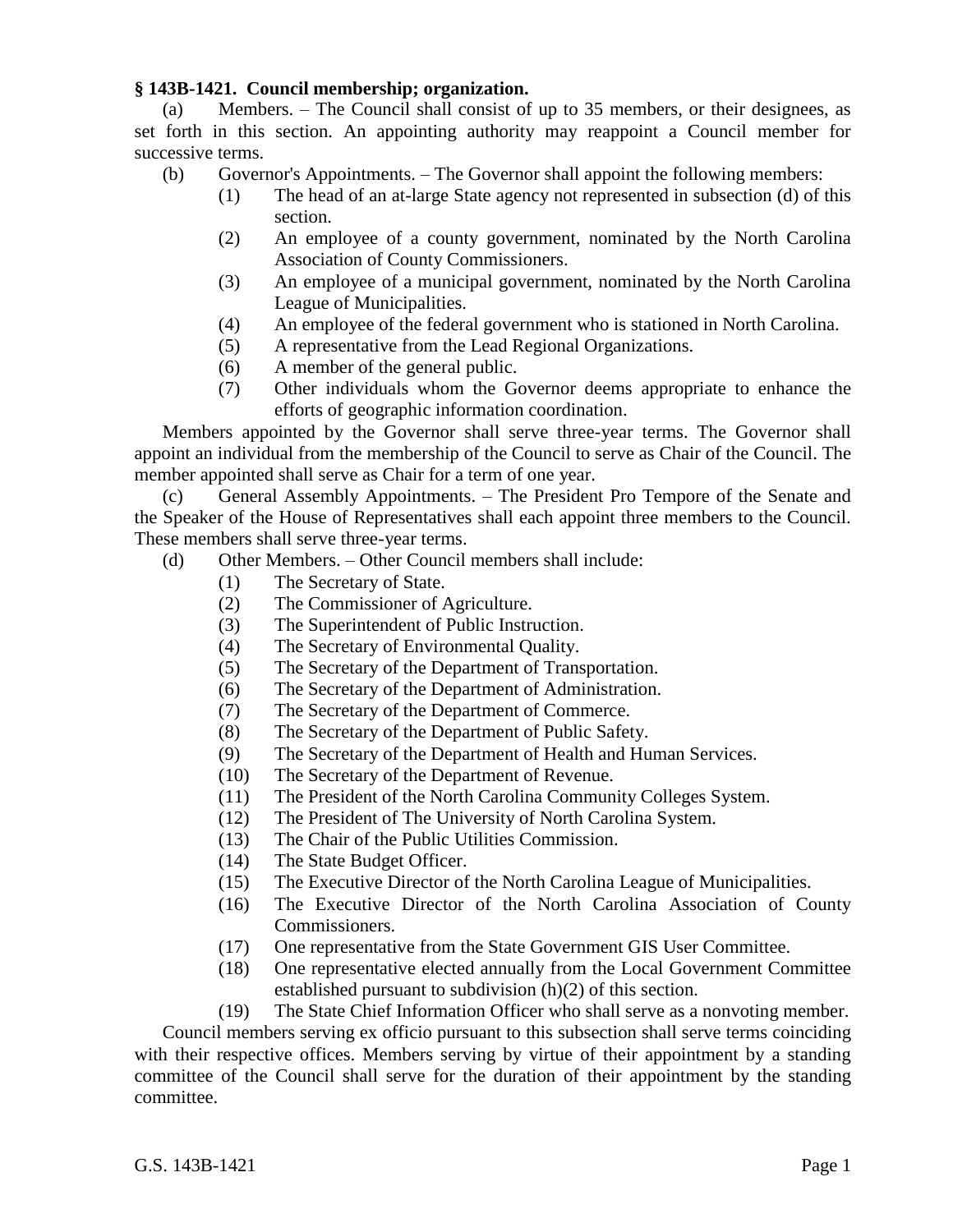(e) Meetings. – The Council shall meet at least quarterly on the call of the Chair. The Management and Operations Committee shall conduct the Council's business between quarterly meetings.

(f) Administration. – The Director of the CGIA shall be secretary of the Council and provide staff support as it requires.

(g) Reports. – The Council shall report at least annually to the Governor and to the Joint Legislative Commission on Governmental Operations.

(h) Committees. – The Council may establish work groups, as needed, and shall oversee the standing committees created in this subsection. Each standing committee shall adopt bylaws, subject to the Council's approval, to govern its proceedings. Except as otherwise provided, the Chair of the Council shall appoint the standing committee chairs from representatives listed in subsections (b), (c), or (d) of this section. The standing committees are as follows:

- (1) State Government GIS User Committee. Membership shall consist of representatives from all interested State government departments. The Chair of the Council shall appoint the committee chair from one of the State agencies represented in subsection (d) of this section.
- (2) Local Government Committee. Membership shall consist of representatives from organizations and professional associations that currently serve or represent local government GIS users, the North Carolina League of Municipalities, the North Carolina Association of County Commissioners, and Lead Regional Organizations. The committee shall elect one of its members to the Council.
- (3) Federal Interagency Committee. Membership shall consist of representatives from all interested federal agencies and Tribal governments with an office located in North Carolina. The appointed federal representative serving pursuant to subdivision (b)(4) of this section shall serve as the Chair of the Federal Interagency Committee.
- (4) Statewide Mapping Advisory Committee. This committee shall consolidate statewide mapping requirements and attempt to gain statewide support for financing cooperative programs. The committee shall also advise the Council on issues, problems, and opportunities relating to federal, State, and local government geospatial data programs.
- (5) GIS Technical Advisory Committee. This committee shall develop the statewide technical architecture for GIS and anticipate and respond to GIS technical opportunities and issues affecting State, county, and local governments in North Carolina.
- (6) Management and Operations Committee. This committee shall consider management and operational matters related to GIS and other matters that are formally requested by the Council. The committee membership shall consist of the Chair of the Council, the State Budget Officer, the chair of each of the standing committees of the Council, and other members of the Council appointed by the Chair. (2001-359, s. 1; 2003-340, s. 1.9; 2011-145, s. 19.1(g); 2012-120, s. 3.2; 2015-241, ss. 7A.3(3), 14.30(v).)